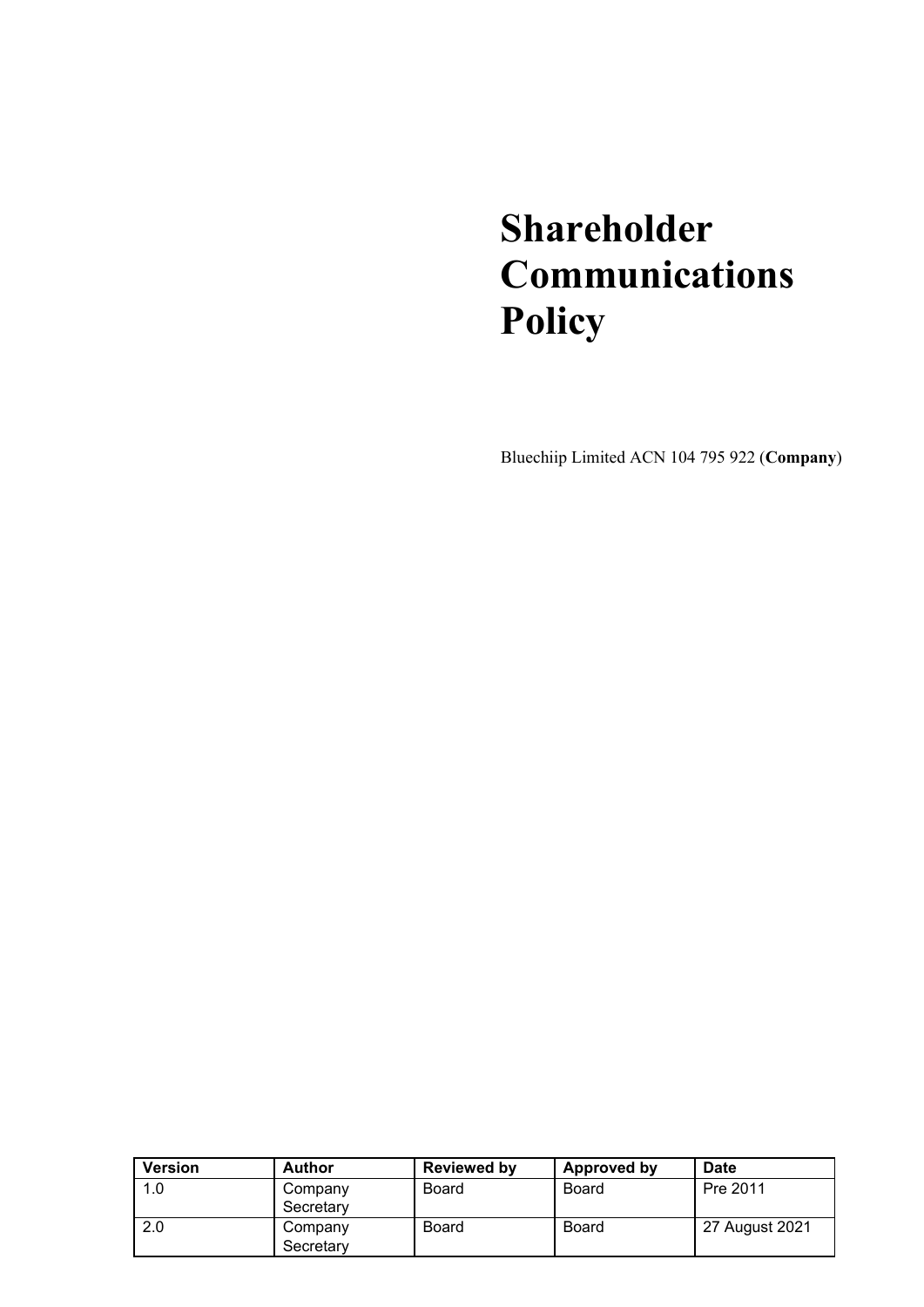### **1 Overview**

### **1.1 Purpose**

The purpose of this Shareholder Communications Policy (**Policy**) is to promote effective communication with Shareholders and encourage effective participation at general meetings of the Company.

### **1.2 Maintaining Shareholder Communications**

The Company will ensure that:

- (a) materials detailed in this Policy are maintained and updated on the website of the Company within a reasonable timeframe;
- (b) Shareholder communications are distributed to shareholders in accordance with the Corporations Act 2001 (Cth) (**Corporations Act**) and the ASX Listing Rules; and
- (c) this Policy is updated and maintained as required.

### **1.3 Methods of Communication**

- (a) The following methods of communication are available to Shareholders:
	- (i) telephone;
	- (ii) mail; and
	- (iii) email.
- (b) This Policy details the methods of communication available for various areas.

# **2 ASX Announcements**

### **2.1 Outline**

The Company makes announcements to the financial market operated by ASX Limited (**ASX**) in accordance with the ASX Listing Rules.

### **2.2 Availability**

Announcements made by the Company to the ASX are available to Shareholders:

- (a) via a link to the ASX website in the 'Investors' section of the Company's website; and
- (b) under the Company Announcements section of the ASX website.

# **3 Company's Share Registry**

### **3.1 General**

Shareholders are able to access information relevant to their holding via the Company's Share Registry website, [https://www.automicgroup.com.au/.](https://www.automicgroup.com.au/) Shareholders who do not have access to the internet should contact the Company's Share Registry with any enquiries relating to their shareholdings.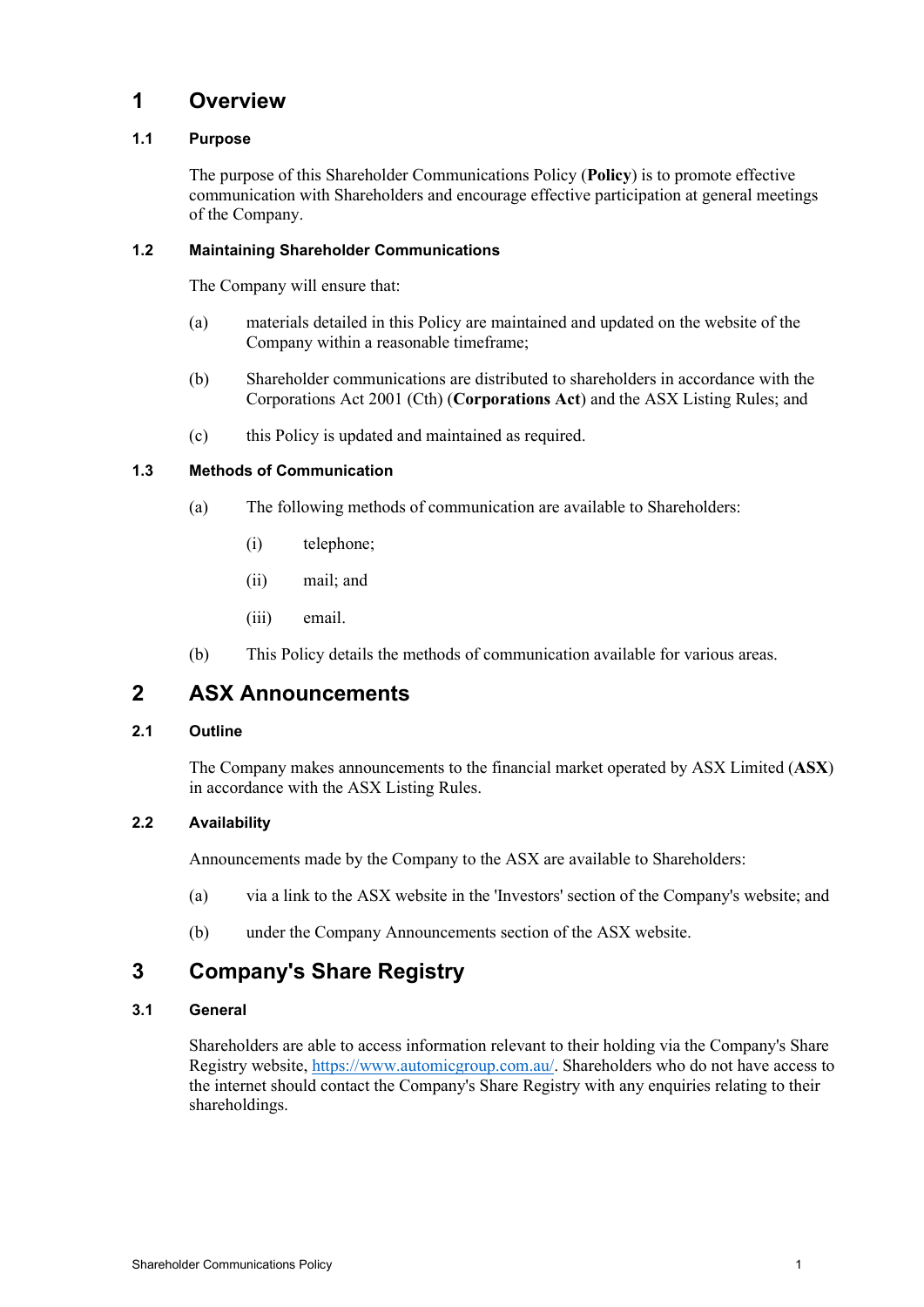### **3.2 Contact Details**

The contact details of the Company's Share Registry are as follows:

Address: GPO Box 5193, Sydney NSW 2001 Telephone: (02) 9698 5414

### **3.3 ASX Code**

The ASX Code for the Company is BCT.

# **4 Company Share Registry Forms**

### **4.1 Amendment of Shareholder Details**

- (a) If Shareholders wish to amend any of their details on the Company's share register, they must go to the Share Registry website[, https://www.automicgroup.com.au/](https://www.automicgroup.com.au/) or complete the appropriate form and send it to the Company's Share Registry (see Company's Share Registry above for contact details). Forms available from the Share Registry include:
	- (i) Change of Address;
	- (ii) Direct Credit of Payments;
	- (iii) Communications; and
	- (iv) Tax File Number or Australian Business Number Notification.
- (b) These forms may be downloaded from the Share Registry website, [https://www.automicgroup.com.au/.](https://www.automicgroup.com.au/) Shareholders who do not have access to the internet should contact the Company's Share Registry (see the Company's Share Registry above for contact details).

# **5 Annual General Meetings**

### **5.1 Date and location of Annual General Meeting**

- (a) The Company will hold its annual general meeting (**AGM**) in accordance with the timeframe set by the Corporations Act for public companies, that is, within five months after the end of the Company's financial year (being 30 June of each calendar year).
- (b) The specific date, time and location of each AGM will be detailed:
	- (i) in the relevant notice of meeting; and
	- (ii) on the Company's website.
- (c) Alternatively, Shareholders can contact the Company's Share Registry or Company secretary directly to obtain this information.

### **5.2 Notice of meeting**

The notice of meeting will be distributed to all shareholders prior to the AGM within the timeframe set by the Corporations Act and the Company's constitution. The full text of the notice of meeting will also be available via the 'Investors' section of the Company's website, www.bluechiip.com.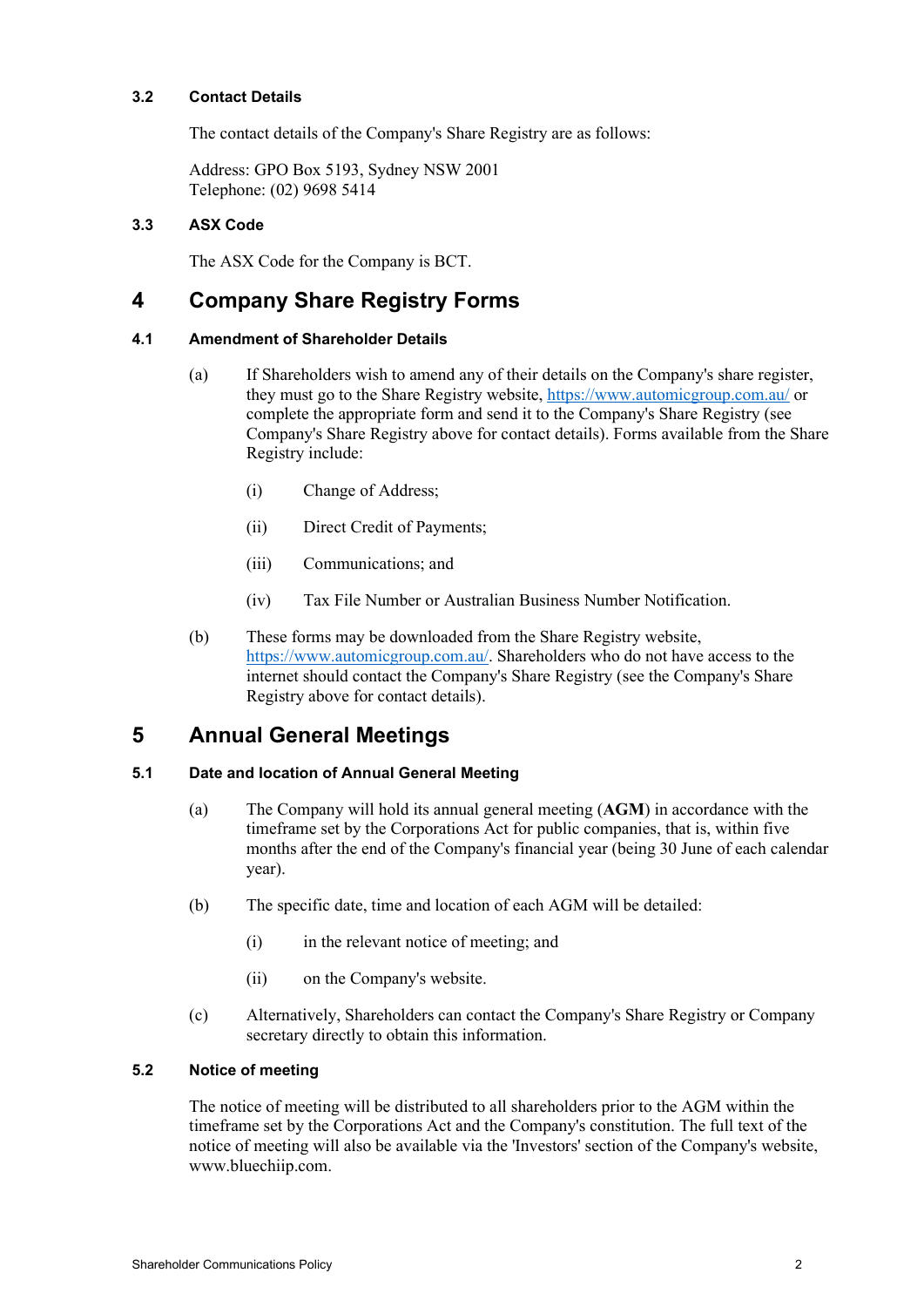### **5.3 Questions From Shareholders to the Chairman and External Auditor at the AGM**

- (a) At the AGM, shareholders can ask questions about or comment on:
	- (i) the management of the Company;
	- (ii) the conduct of the audit, preparation and content of the auditor's report, accounting policies adopted by the Company in relation to the preparation of the financial statements, and the independence of the auditor in relation to the conduct of the audit;
	- (iii) the remuneration report; and
	- (iv) the other items of business at the AGM.
- (b) If shareholders are present at the AGM, the Chairman will provide reasonable time following the consideration of reports for questions and comments on these matters. If shareholders are not present at the AGM:
	- (i) a question form (and necessary instructions) will accompany the Notice of Meeting, giving shareholders the opportunity to forward their questions and comments to the Company prior to the AGM; and
	- (ii) as many as possible of the more frequently asked questions will be answered by the Chairman (or, where appropriate, the auditor) at the AGM.
- (c) Shareholders may attend the AGM in person or by proxy, representative or attorney. A proxy form will accompany the Notice of Meeting.

### **5.4 Chairman's Address**

The Chairman's Address (and any Chief Executive Officer Address) will be released to the market just prior to the commencement of the AGM. It will be available to Shareholders in the same manner as other ASX Announcements (see ASX Announcements above).

# **6 Annual Report**

### **6.1 Timing and availability**

The annual report of the Company (**Annual Report**) contains key financial information about the Company, as well as important operating and corporate information. As permitted by the Corporations Act, the default method of receiving the Company's Annual Report is electronically via the 'Investors' section of the Company's website. A printed copy of the Annual Report is only sent to Shareholders who elect to receive one. Shareholders who wish to receive a printed copy of the Annual Report should complete the communications form available on the Company's Share Registry website<https://www.automicgroup.com.au/> or contact the Company's Share Registry (see the Company's Share Registry above for contact details).

The Annual Report will be available to all Shareholders prior to the AGM within the timeframe set by the Corporations Act.

# **7 Half-Year & Full-Year Results**

### **7.1 Timing**

The financial results for the half-year ended 31 December are reported in February each year. The financial results for the full year ended 30 June are reported in August each year.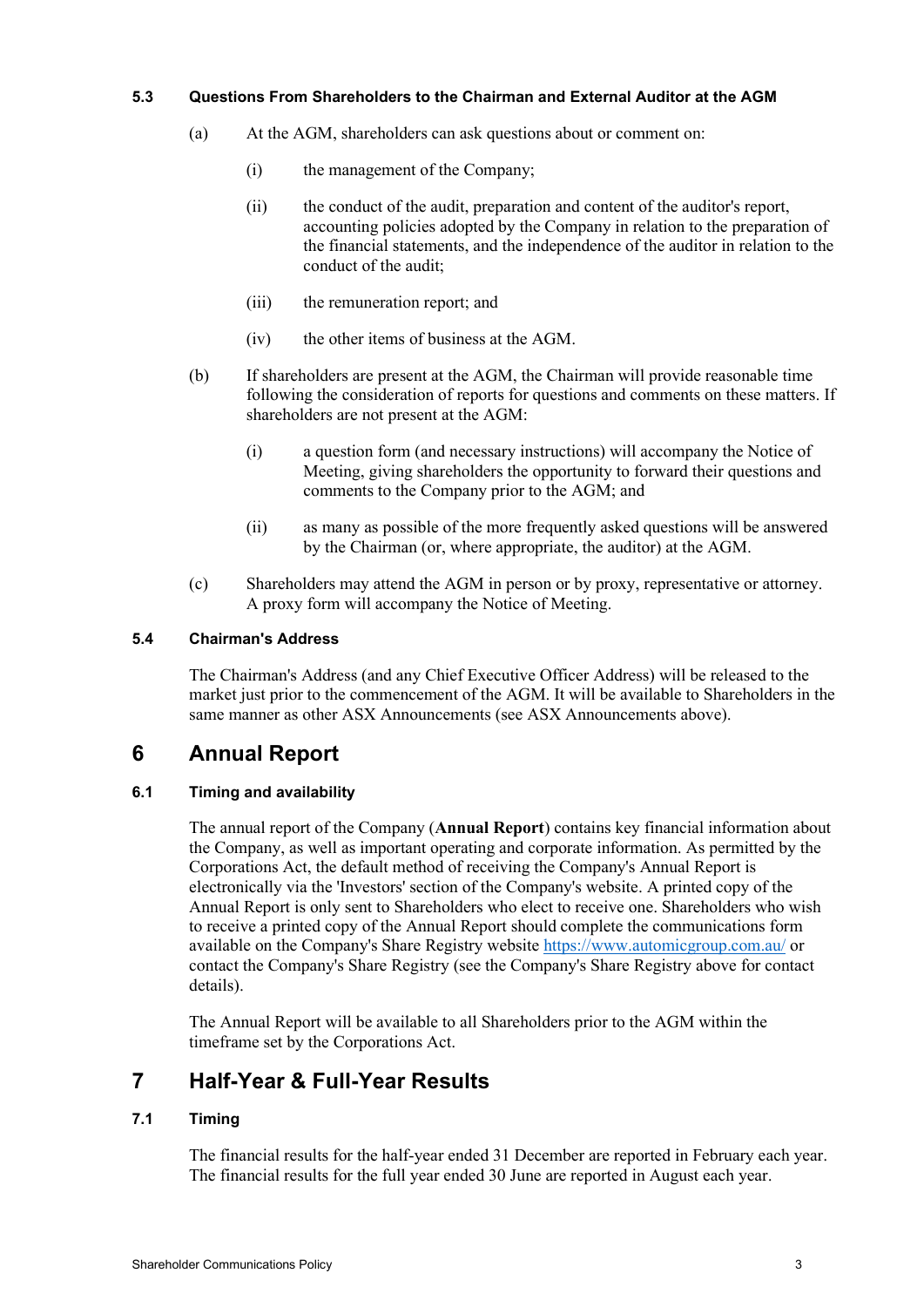### **7.2 Availability**

As the Half-Year and Full-Year Results are announced to the ASX pursuant to the ASX Listing Rules, they will be available to Shareholders in the same manner as other ASX Announcements (see ASX Announcements above). In addition, the results will be accessible via the 'Investors' section of the Company's website.

### **7.3 Investor and analyst presentations**

Presentations that are made to investors and analysts at a group briefing will be available to all Shareholders via the 'Investors' section of the Company's website and will, where necessary, be released to the market prior to delivery.

### **8 Corporate Governance**

### **8.1 Corporate Governance website**

In accordance with Recommendation 6.1 of the ASX Principles, the Company has a Corporate Governance section within the Company's website.

#### **8.2 Corporate Governance statement**

The Company's Annual Corporate Governance Statement is prepared in accordance with the ASX Listing Rules. It is contained in the Annual Report each year and is also available under the section of the Company's website dealing with corporate governance.

### **8.3 Board and Committee Charters**

- (a) In accordance with Recommendation 1.1 of the ASX Principles, the Company has a formal Board Charter, containing details of the functions and responsibilities of the board of directors of the Company (**Board**). To assist the Board in fulfilling its duties and responsibilities, it has established two Board Committees, which are the:
	- (i) Nomination and Remuneration Committee; and
	- (ii) Audit Committee.
- (b) Each of these Committees has a formal Charter. The Board and Committee Charters are available to Shareholders under the section of the Company's website dealing with corporate governance.

### **9 Media Releases**

Access to Company media releases is available under the 'Investors' section of the Company's website and they are released to the market via the ASX.

### **10 Media and Investor and Analyst Briefings**

### **10.1 General**

Typically, at the time of announcement to the ASX of the Company's Half-Year and Full-Year Results, the Company may conduct investor and analyst briefings (see Half-Year and Full-Year Results above). Investor and analyst briefings may occur at other times during the year as the Company thinks appropriate.